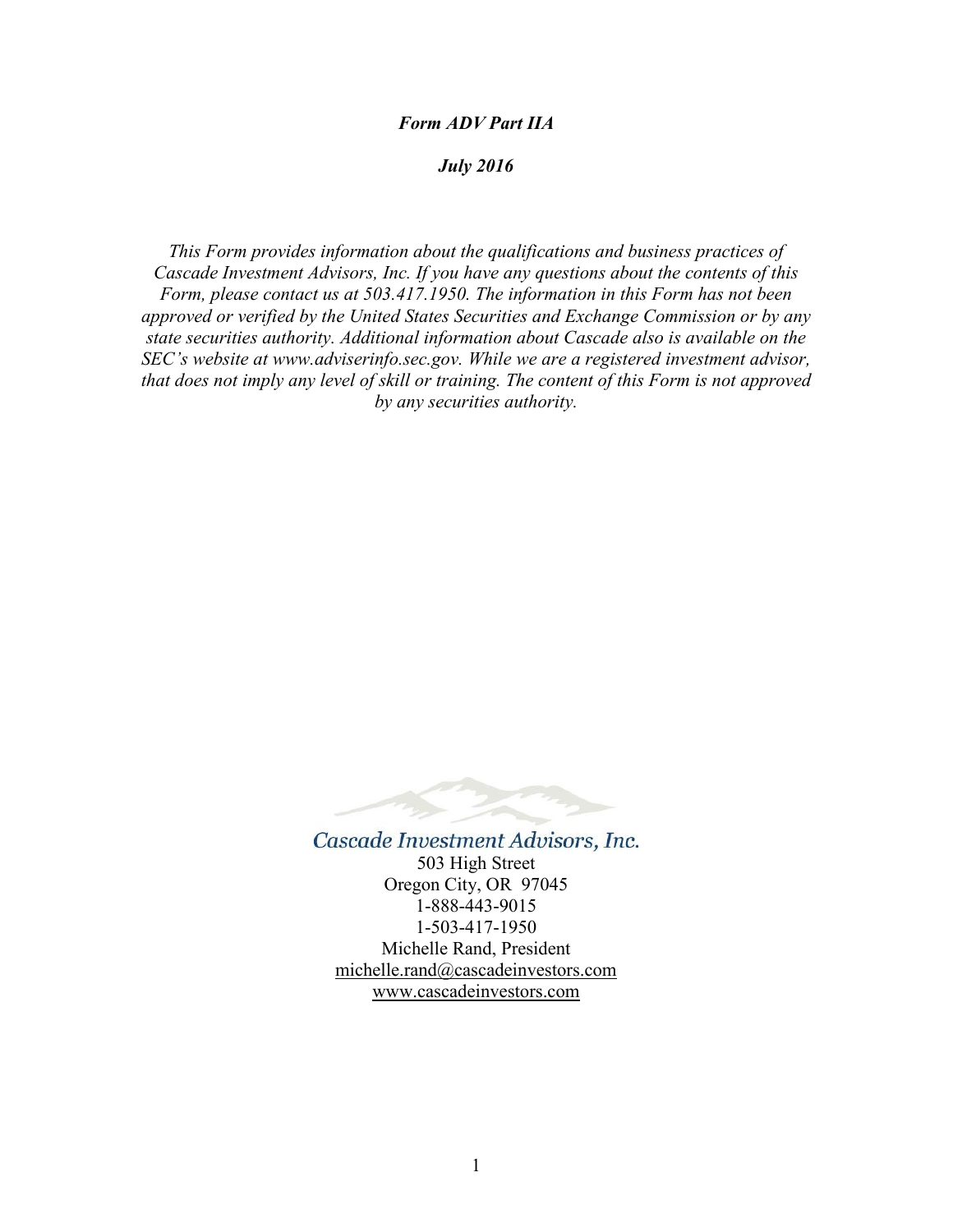# *Section 2, ADV Part IIA*

*Material Changes since Last Filing*

*Changes to front cover page of this document*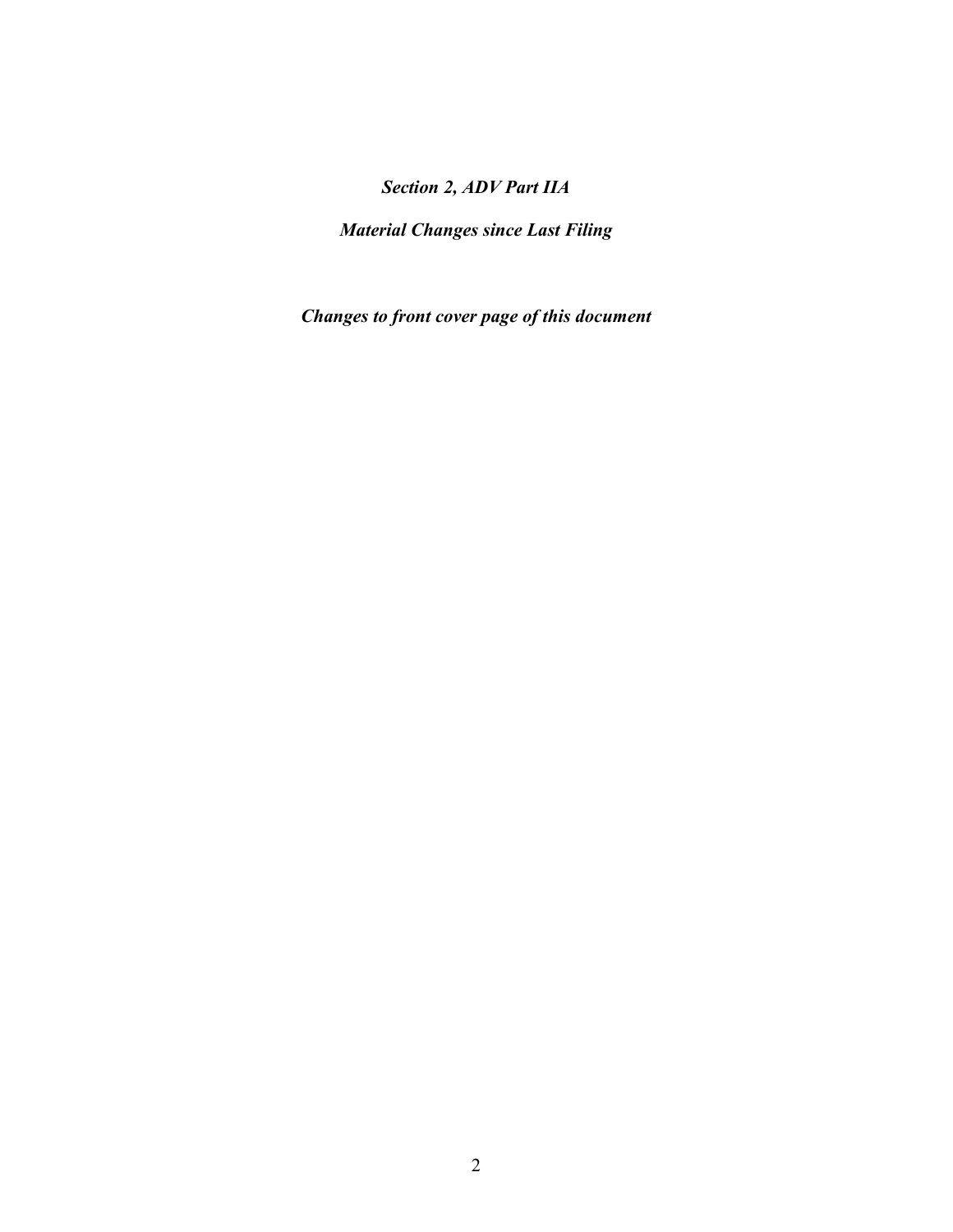# *Section 3, ADV Part IIA*

# *Table of Contents*

| Page Four                | <b>Business Description, Fees</b>                                                                     |
|--------------------------|-------------------------------------------------------------------------------------------------------|
| Page Five                | Performance Fees, Accounts, Analysis, Disciplinary Action                                             |
| Page Six                 | Other Activities / Material Relationships / Conflicts of<br>Interest, Code of Ethics/Personal Trading |
| Page Seven               | Brokerage Issues, Account Reviews                                                                     |
| Page Eight               | Compensation for Referrals, Custody, Discretionary<br><b>Account Management, Proxy Voting</b>         |
| Page Nine                | <b>Firm Financial Condition</b>                                                                       |
| Pages Ten through Twelve | Supplement                                                                                            |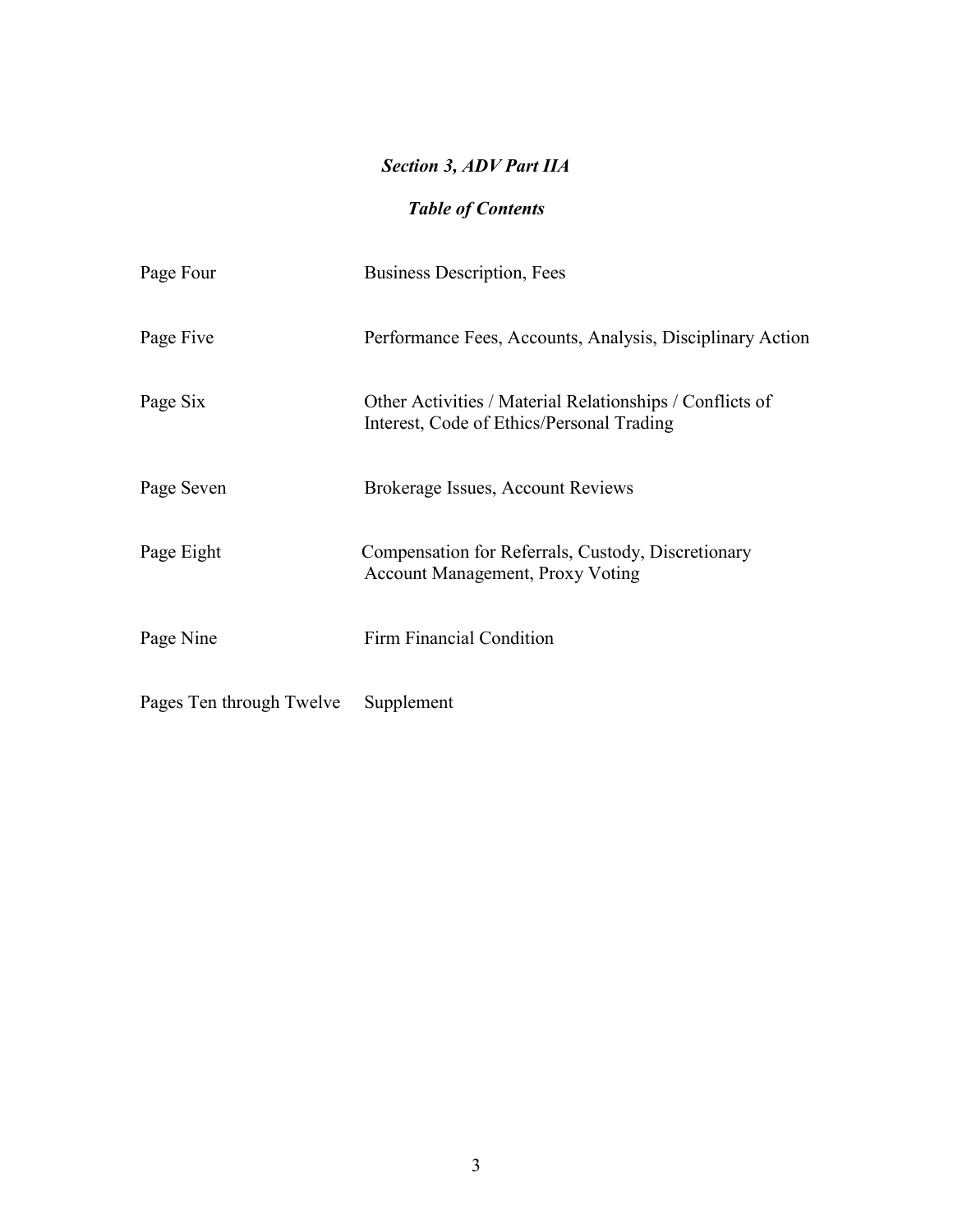### *Section 4, ADV PART IIA*

#### *Advisory Business Description*

We are a registered investment advisory firm (RIA). We manage individuals' assets to help them meet their financial goals. We manage money on a discretionary basis only. This means that we do not consult with clients when we make investment decisions. Every client agrees to an investment policy statement which the client helps us formulate; this acts as a blueprint for managing the client's account. We manage to goals, and not for performance. We are not brokers. We do not engage in financial planning. We do not sell products.

We have six employees. Two are administrative staff, and four are professional staff. All four professional staff earned the Chartered Financial Analyst designation. The CFA designation does not apply approval by any regulatory body. See ADV Part IIB for information on the CFA designation.

Our assets under management at this date are \$206 million.

#### *Section 5, ADV Part IIA*

#### *Fees*

| Account Value                                     | Annual Fee                                                                                             |
|---------------------------------------------------|--------------------------------------------------------------------------------------------------------|
| Under \$1 million -a<br>Accounts over \$1 million | $0.95\%$ of assets<br>$0.85\%$ of assets on the first \$2 million;<br>$0.75\%$ on the next \$3 million |
| \$5 million and above<br>Bond portfolios          | Negotiable<br>Negotiable                                                                               |

*a- Applies only to household accounts worth less than \$1 million; all accounts over \$1 million will have a maximum fee rate of 0.85%.* 

Related accounts are aggregated to determine the annual fee. Fees are calculated on the average account balance each calendar quarter. This is calculated by adding the beginning market value to the ending market value and dividing by 2, then multiplying be the applicable fee percentage listed above. One quarter of the annual fee is charged each quarter. Fees are prorated if the account was not under management for the entire quarter.

We make every attempt to customize our fees to special situations. For instance, if you hold a security at a low cost basis that we will likely not sell, we may exclude it from the fee calculation.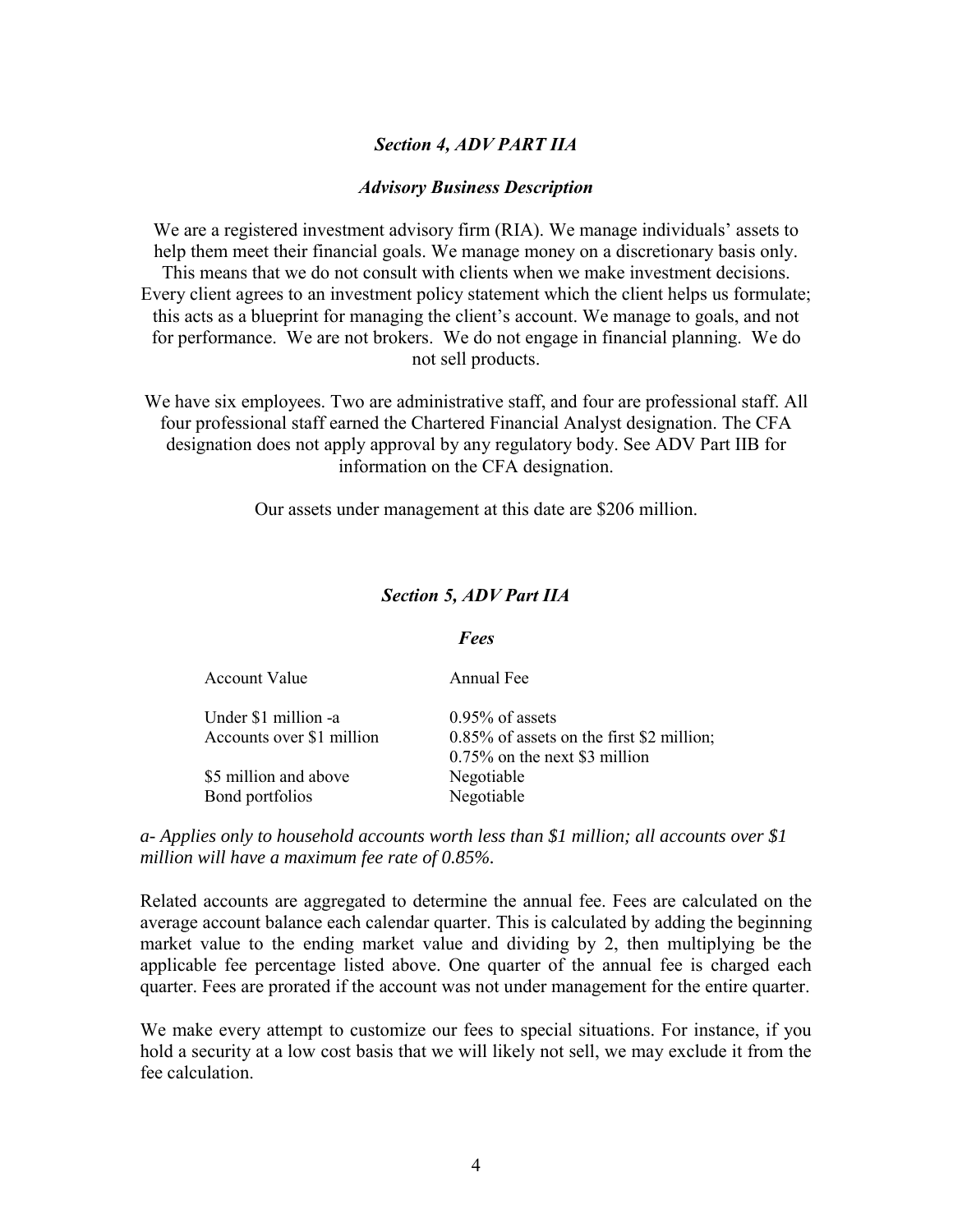Commissions are paid to a broker or your custodian and not the investment manager. Other fees charged by your custodian may apply.

Other fee arrangements may be made by petition to the firm; and the firm may also choose to alter the client's fee as befits the circumstances of the client relationship upon notice, verbal or written, to the client.

### *Section 6, ADV Part IIA*

### *Performance Fees*

We do not charge performance fees.

### *Section 7, ADV Part IIA*

#### *Type of clients / Minimum account size*

We manage money for individuals who range in age from minors to elderly; our clients live all over the United States; some live in or are citizens of other countries.

We have no minimum account size.

## *Section 8, ADV Part IIA*

#### *Analysis methods we use / Risk of loss*

In order to make investment decisions we investigate company fundamentals, historical valuation relationships, interest rate trends, and economic trends. We make judgments based on our experience as to the future potential of asset returns based on our analysis of these factors. We are value investors, which means we prefer to pay low prices for assets as compared to the return that we believe those assets are able to generate.

Investments that we choose may lose money. We do not guarantee any returns.

#### *Section 9, ADV Part IIA*

#### *Disciplinary Action Against our Firm and/or Employees*

#### None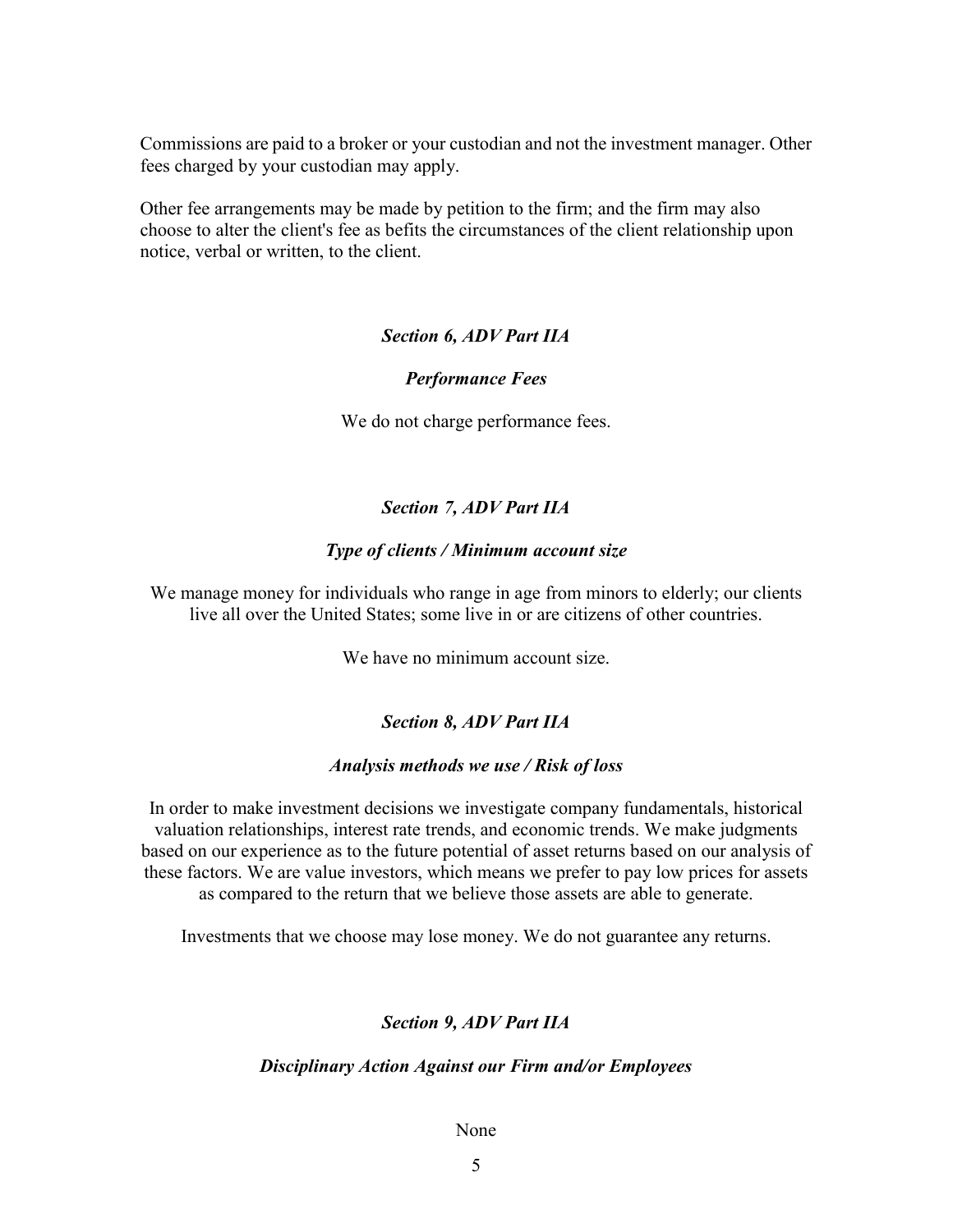## *Section 10, ADV Part IIA*

### *Other Activities / Material Relationships / Conflicts of Interest*

None of our employees engages in any financial industry activity other than employ at our firm.

One of our clients is a bond broker and we buy bonds for other clients from him. Another of our clients is a bond broker and we manage money for his mother. Both brokerage relationships were in place several years before the brokers became clients. Conflicts of interest that could arise from these relationships may include:

- The client pays a higher than average price for buying bonds through these brokers
- The manager (Cascade) channels trades through these brokers in order to benefit the broker

All trades done with these brokers over the last three months and prices attained is available on request.

One of our clients owns a company that manages real estate partnerships and we may advise other clients who are invested in those same partnerships. Clients, except for one, make their own decisions about investing in these funds. We cannot think of any conflict of interest this relationship may entail.

### *Section 11, ADV Part IIA*

#### *Code of Ethics/Personal Trading*

Cascade Investment Advisors, Inc. has adopted the CFA Institute Code of Ethics and personal trading disclosures proscribed by the SEC. Every employee reads the code and agrees to abide by it. Management keeps a copy of the code signed by each employee on file. The contents of the CFA Institute code can be found here:

#### http://www.cfainstitute.org/ethics/codes/ethics/Pages/index.aspx

Employees of Cascade may buy the same assets when clients are buying, or sell those assets when clients are buying, depending on the individual's own particular investment objective. The same applies to clients selling. Trading policies are disclosed annually and in documents signed by the client at the outset of the manager relationship. On any purchase or sale of a stock for clients where the average daily trading volume is less than 100,000 shares, employees must wait until all client trades are executed before making their own purchases or sales. Management reviews employee brokerage statements.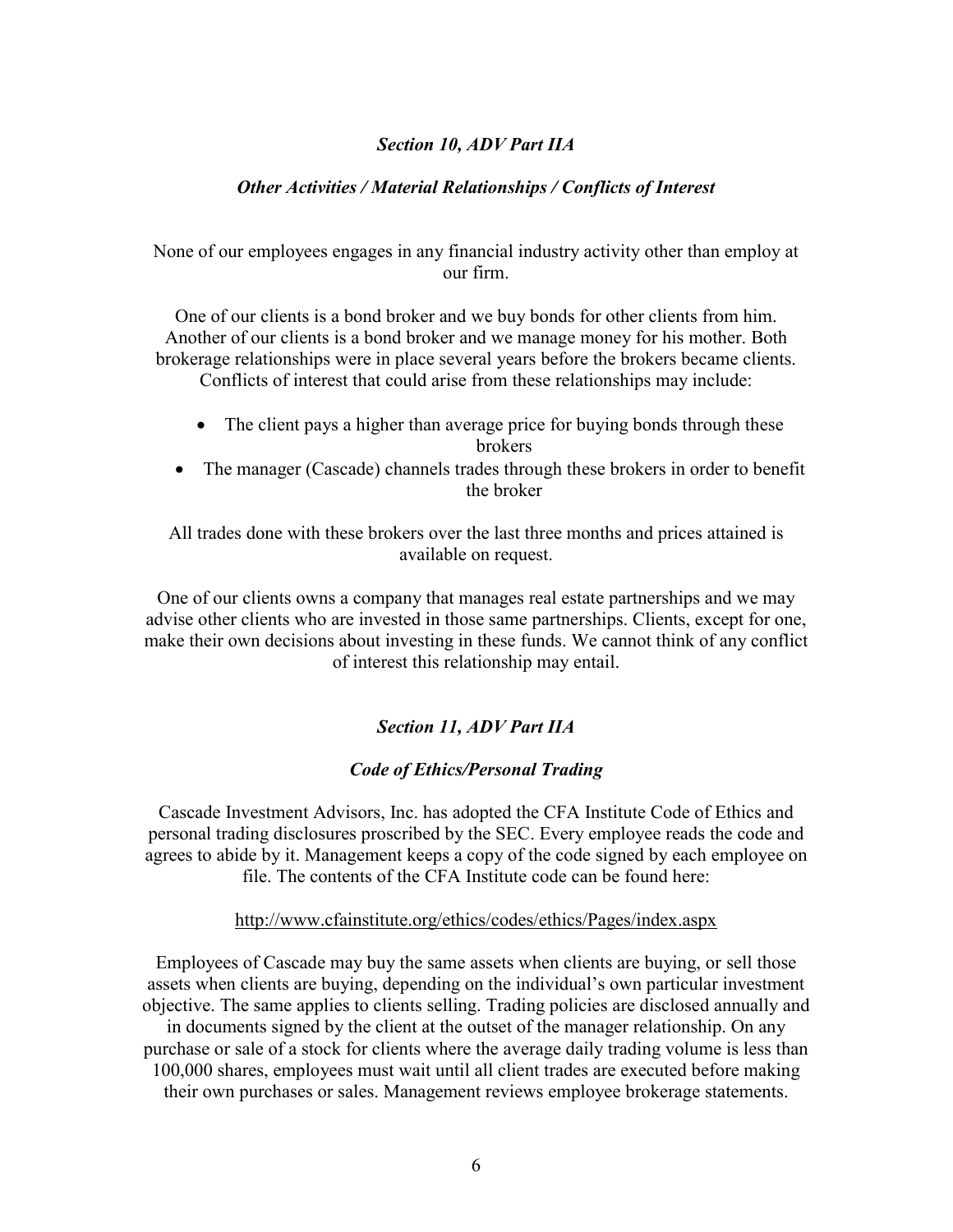On any trade, employees may receive a better or worse price than any client. Employees do not participate with clients in block trades.

# *Section 12, ADV Part IIA*

#### *Brokerage Issues*

*Brokerage selection:* Brokers are selected based on their execution policies and knowledge of particular markets, such as municipal bonds, that can benefit our clients. We test brokers annually as to best execution, which describes how that broker routes orders, whether the broker executes at a fair price, and whether the broker provides special knowledge of the subject market. Brokers are paid commissions by our clients when transactions are made. Charles Schwab  $&$  Co provides Cascade research in return for those commissions. However, we do not use the research; it is provided in passive form, for us to access if we want. This is called a "soft dollar" arrangement. If we liked the research and used it a lot, we could favor Schwab with our trades, which might be deleterious to the client. Schwab is tested annually for best execution and has always met our criteria. Similarly, we pay Factset for access to their data. Factset provides research, which we may or may not use. This is not a soft dollar arrangement, because we cannot trade through Factset.

Sometimes when trades are made, we buy in blocks and assign a portion of the block to each client. This is called block trading. Block trades can be cheaper to execute than individual trades. However, if we expect to buy a block of 10,000 shares and then our order is only partially filled during the trading day, so that the rest of the order must be executed the next day and maybe not at as favorable a price, we must decide who to allocate the first shares to. We allocate as follows:

If a buy, first to clients with cash to pay for the purchase. If a sell, first to clients needing cash. Buy or sell, to clients in alpha order from the top (letter "a") one time, and from the last

client allocated to that time to letter "z" the next time.

#### *Section 13, ADV Part IIA*

#### *Account Reviews*

Client accounts are reviewed annually on a formal basis, with a record of the review filed electronically. This review checks the asset allocation against the policy statement, checks the individual assets in the account for suitability given the client's circumstances, notes any unusual assets, and records any updates to client circumstances. Ramona Steinbrugge conducts the basic review for all accounts. Each portfolio manager then provides client updates for accounts assigned to him or her.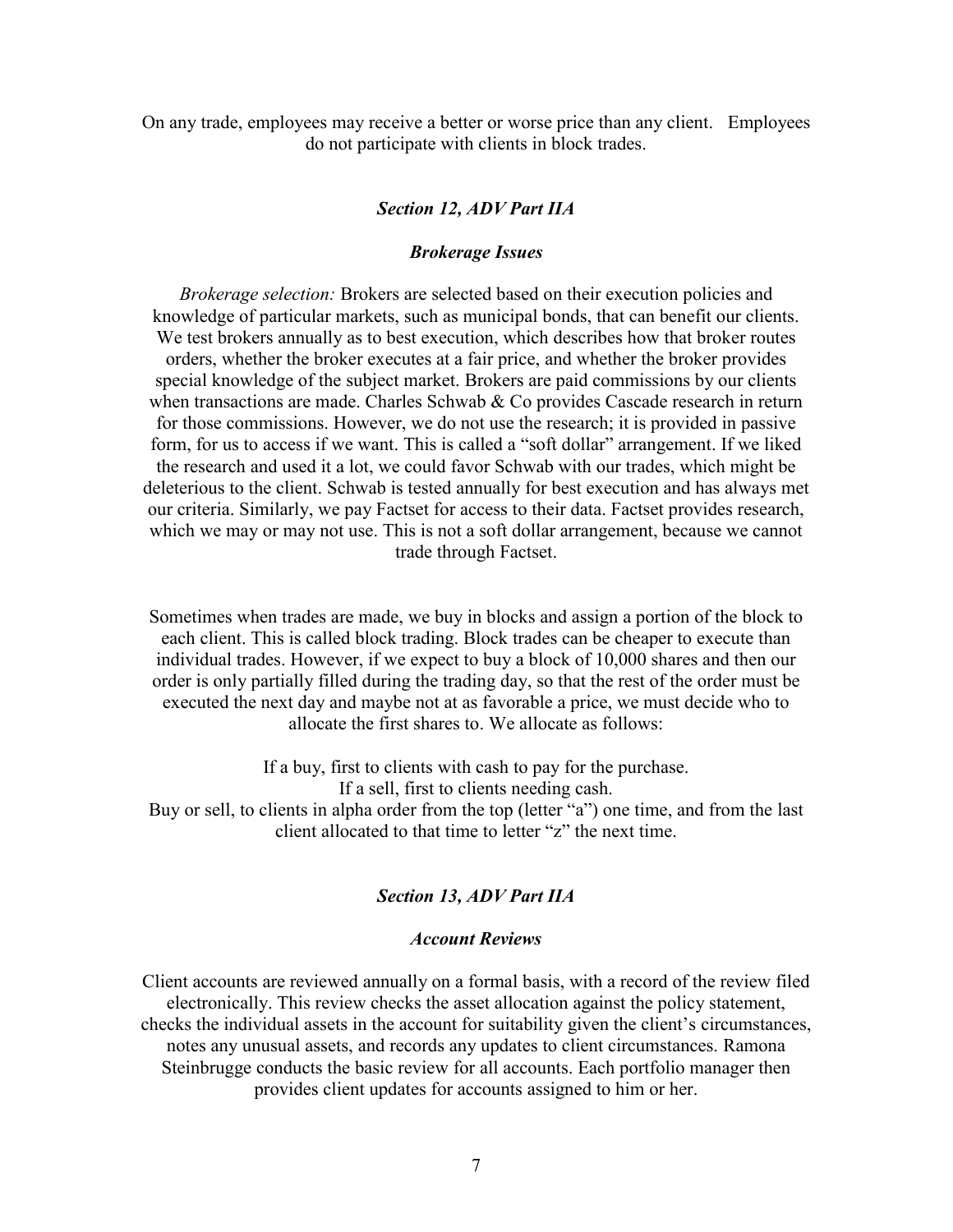Other than the annual formal review, client contact occurs frequently, depending on client needs, and review of assets occurs every trading day.

### *Section 14, ADV Part IIA*

#### *Compensation for referrals*

No compensation is paid to others to provide Cascade with referrals to potential clients.

#### *Section 15, ADV Part IIA*

#### *Custody*

Cascade Investment Advisors only has custody of your funds to the extent that the SEC defines "having custody" as allowing us to deduct funds from your account to pay your fees, which are paid in arrears, not in advance.

We review your asset statements from Schwab as needed. We may send you a notice asking you to confirm that you are receiving your statements regularly.

#### *Section 16, ADV Part IIA*

#### *Discretionary Account Management*

Clients of Cascade Investment Advisors, Inc. sign an investment management agreement with Cascade granting us investment discretion. That means we can make purchase and sale decisions on your behalf. The only limitations we routinely accept on this authority relate to specific assets you may not want us to own for you, such as tobacco related issues, or other issues you find unacceptable; and when you would like us to hold cash for your own purposes in your account. Other exceptions may be negotiated with us, as manager.

# *Section 17, ADV Part IIA*

### *Proxy Voting*

You may choose to have proxies issued by your securities voted by us instead of voting them yourself. We vote issues considering shareholders' interests first, which means we do not always vote for management. If you would like to see how we voted a certain proxy, you can make a request in writing for our voting record for that issue.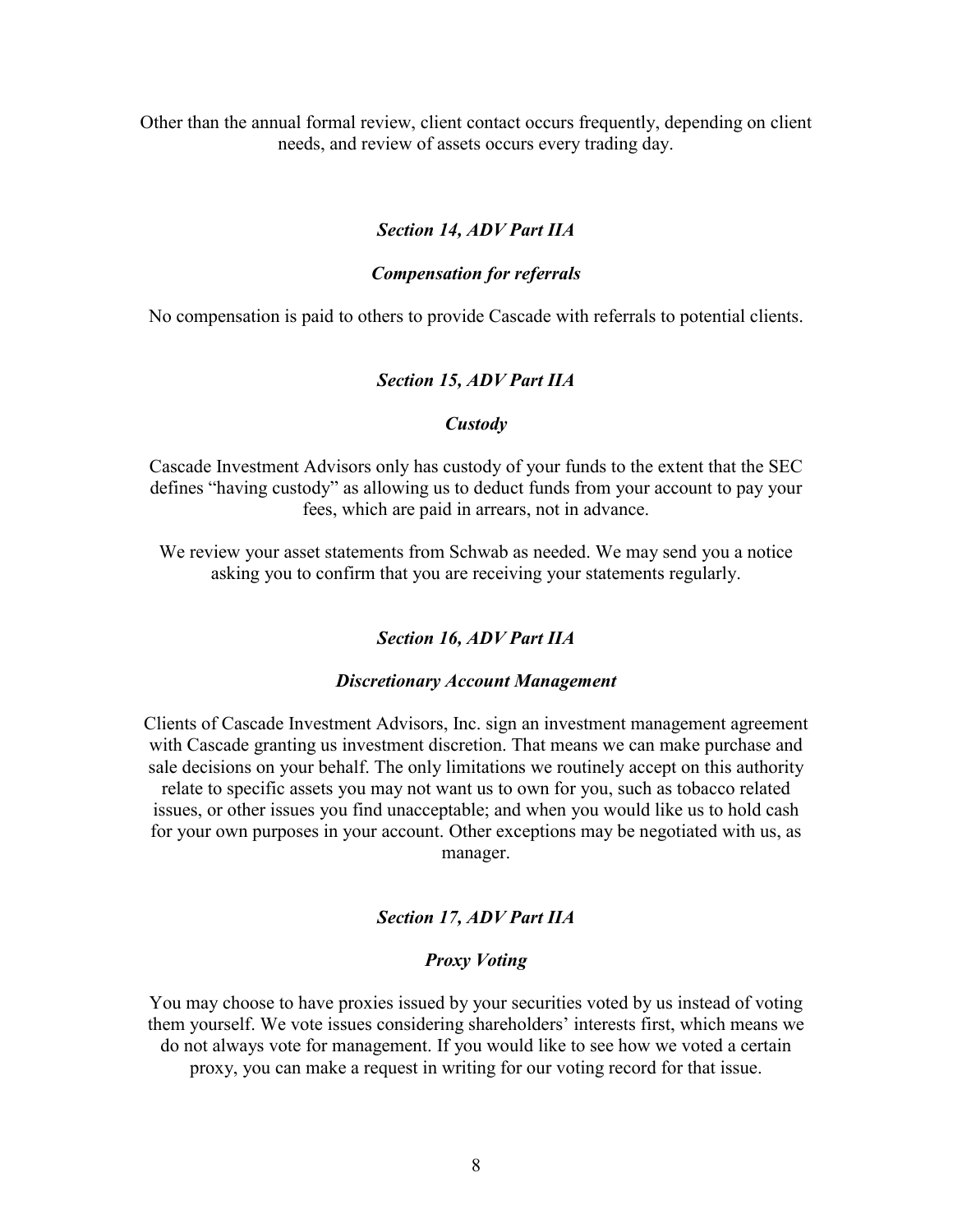# *Section 18, ADV Part IIA*

# *Firm Financial Condition*

There are no adverse material financial factors affecting our firm that would also affect the management of your assets.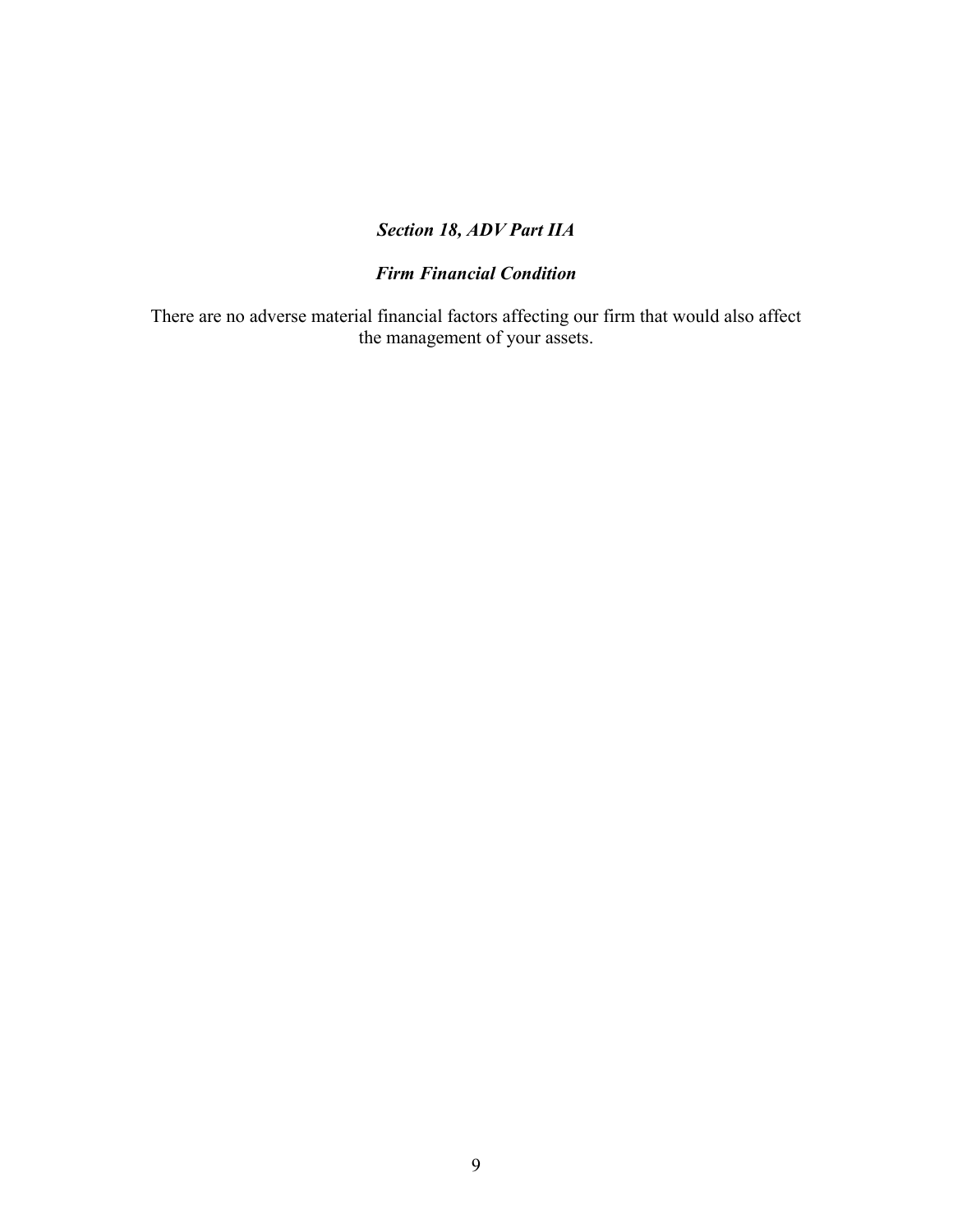# **ADV Part IIB Supplement**

Contacts for your account at Cascade Investment Advisors, Inc:

David Schue 503.417.1950 [David.Schue@cascadeinvestors.com](mailto:David.Schue@cascadeinvestors.com)

John Callegari 503.417.1950 [John.Callegari@cascadeinvestors.com](mailto:John.Callegari@cascadeinvestors.com)

Warren Hastings 503.417.1950 [Warren.Hastings@cascadeinvestors.com](mailto:Warren.Hastings@cascadeinvestors.com)

Michelle Rand 503.417.1950 503.703.3622 [Michelle.Rand@cascadeinvestors.com](mailto:Michelle.Rand@cascadeinvestors.com)

Firm information:

Cascade Investment Advisors, Inc. 503 High Street Oregon City, OR 97045 Fax 503.222.4141 Phone 503.417.1950 888.443.9015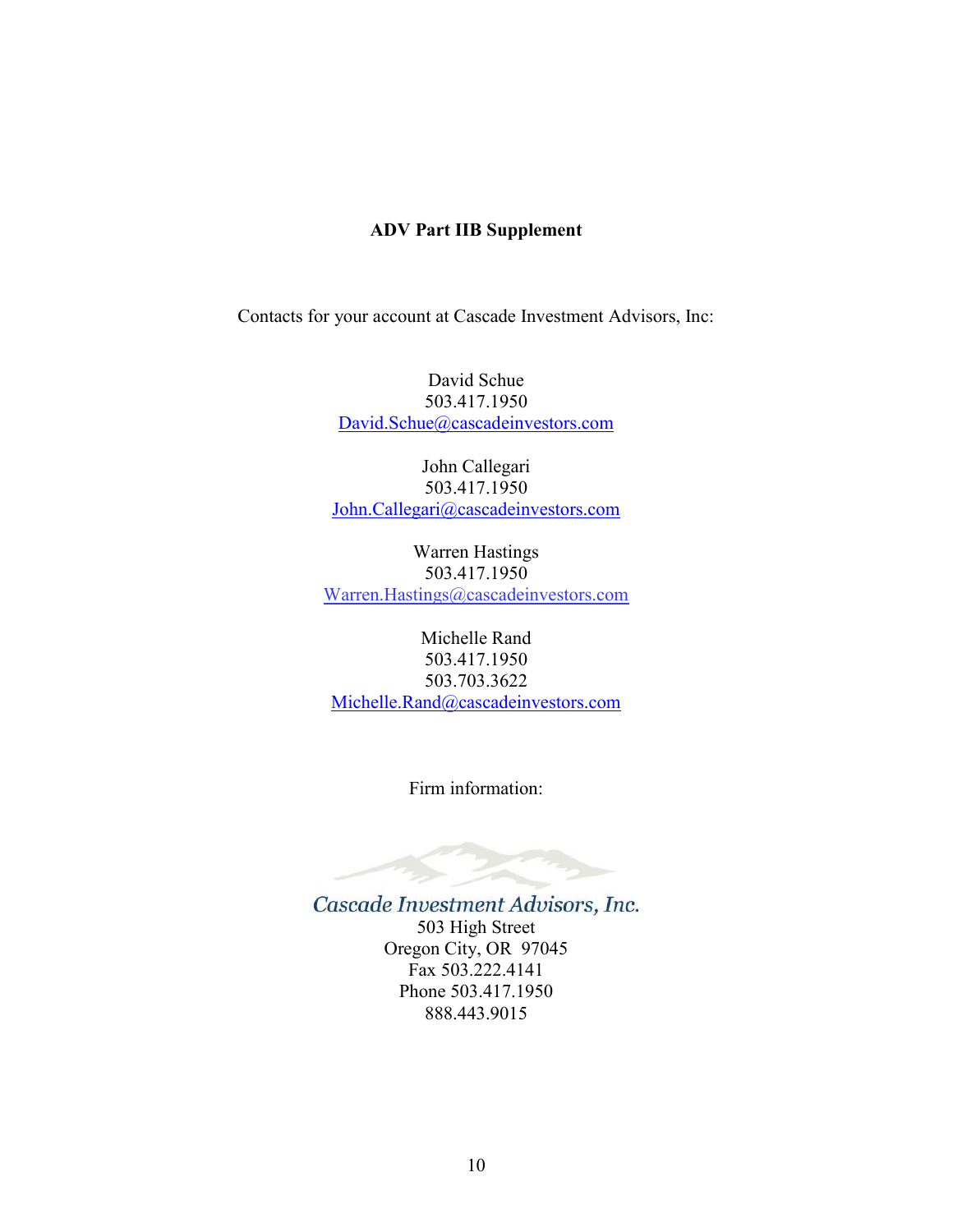### *ADV Part IIB Supplement*

#### *Biographical Information*

*Michelle Rand*, founder, 1997. Michelle has 30 years of experience investing for individuals, businesses and charitable organizations. Her most recent position was with US Trust Company, managing \$200 million in client assets. She graduated from Reed College in 1981 with a B.A. in Economics. She received the Chartered Financial Analyst (CFA) designation in 1985, and the Series 6 and 63 licenses in 1995. Michelle participates regularly in the CFA Continuing Education Program and is a member of the Portland Financial Analysts Society as well as the Association of Investment Managers and Research Analysts. Michelle occasionally speaks to groups on a variety of investment topics, including investing basics, value investing, and market risk management. She has also given testimony as an expert witness on investment matters.

*John Callegari,* Portfolio Manager, 2008. John came to us from First Independent Bank headquartered in Vancouver, WA, where he was Chief Investment Officer managing all aspects of the trust department including its client relationships and staff. Prior to joining First Independent, John was responsible for opening the Vancouver, WA office of Harvest Capital Management, an investment advisory firm. The office reached \$40 million under management with an average account size over \$1 million before John and his business partner joined First Independent. John graduated cum laude in 1995 from Santa Clara University, with a B.S. in Biology. Originally headed for medical school, John decided to launch a career as an investment advisor, which suited his outgoing personality far better. John earned the CFA (Chartered Financial Analyst) designation in 2005.

*David Schue*, research analyst, 2001. Dave has over 20 years of business valuation experience. Dave began his career at Willamette Management Associates, Inc., then founded a firm called Corporate Valuations, Inc. with two colleagues. He received his Masters in Business in 1979 from the University of Edinburgh, Scotland. Dave is a Chartered Financial Analyst, a member of the Portland Society of Financial Analysts as well as the Association of Investment Managers and Research Analyst, and an Accredited Senior Appraiser with the American Society of Appraisers. He has valued a wide variety of businesses in several industries. He was a frequent expert witness in testimony relating to valuation issues. At Cascade, Dave is responsible for all aspects of equity research.

*Warren, Hastings,* Portfolio Manager, 2014*.* Warren began his career at Willamette Management Associates where he performed business valuations. Next, he put his keen analytic skills and industry experience to work managing bond portfolios and conducting arbitrage trading at U.S. Bank of Oregon and First Interstate Bank. Just prior to joining us, Warren worked at Portlandbased Becker Capital Management for over 20 years as both an equity and fixed income portfolio manager. Warren earned his CFA (Chartered Financial Analyst) designation in 1987. He graduated from Oregon State University with a B.S. in Business-Finance.